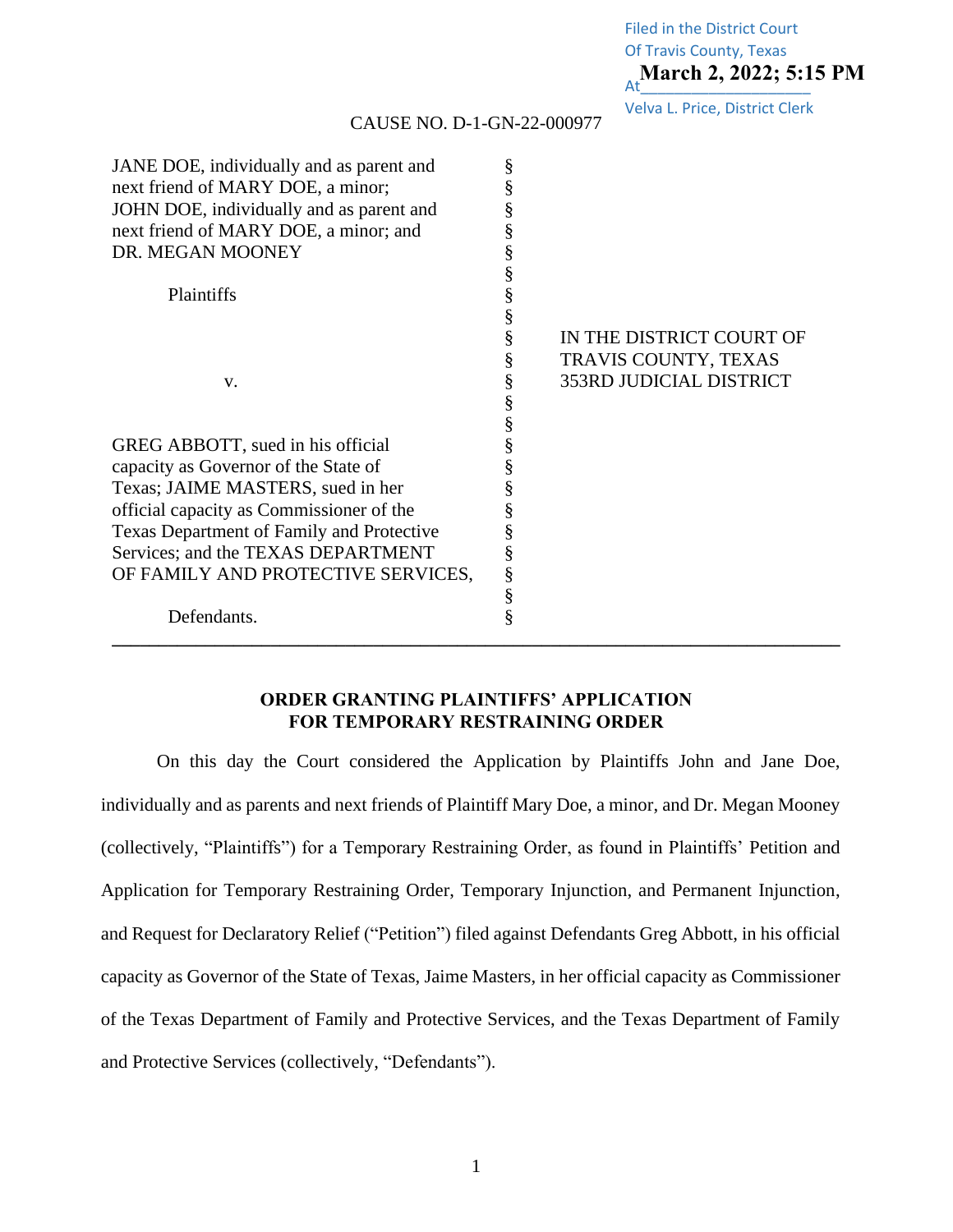From the facts set forth in Plaintiffs' Petition, and the declarations attached thereto, the Court finds Plaintiffs will suffer irreparable injury unless Defendants are immediately restrained from enforcing the Governor's letter and the DFPS statement, both issued February 22, 2022 and which make reference to and incorporate Attorney General Paxton's Opinion No. KP-0401. The Court finds Jane Doe has been placed on administrative leave at work and is at risk of losing her job and that Jane, John and Mary Doe face the imminent and ongoing deprivation of their constitutional rights, the potential loss of necessary medical care, and the stigma attached to being the subject of an unfounded child abuse investigation. The Court further finds that if placed on the Child Abuse Registry, Jane Doe could lose the ability to practice her profession and both Jane and John Doe could lose their ability to work with minors and volunteer in their community.

The Court further finds that Plaintiff Mooney could face civil suit by patients for failing to treat them in accordance with professional standards and loss of licensure for failing to follow her professional ethics if she complies with Defendants' orders and actions. If she does not comply with Defendants' orders, Dr. Mooney could face immediate criminal prosecution, as set forth in the Governor's letter.

The Court finds Defendants' wrongful actions cannot be remedied by any award of damages or other adequate remedy at law.

IT IS THEREFORE ORDERED that Defendants are immediately enjoined and restrained from taking any actions against Plaintiffs based solely on the Governor's letter and DFPS statement, both issued February 22, 2022, as well as Attorney General Paxton's Opinion No. KP-0401 which they reference and incorporate. IT IS FURTHER ORDERED that Defendants are enjoined from taking any employment action or investigating reports against these Plaintiffs based solely on facilitating or providing gender-affirming care to transgender minors based on the fact that

2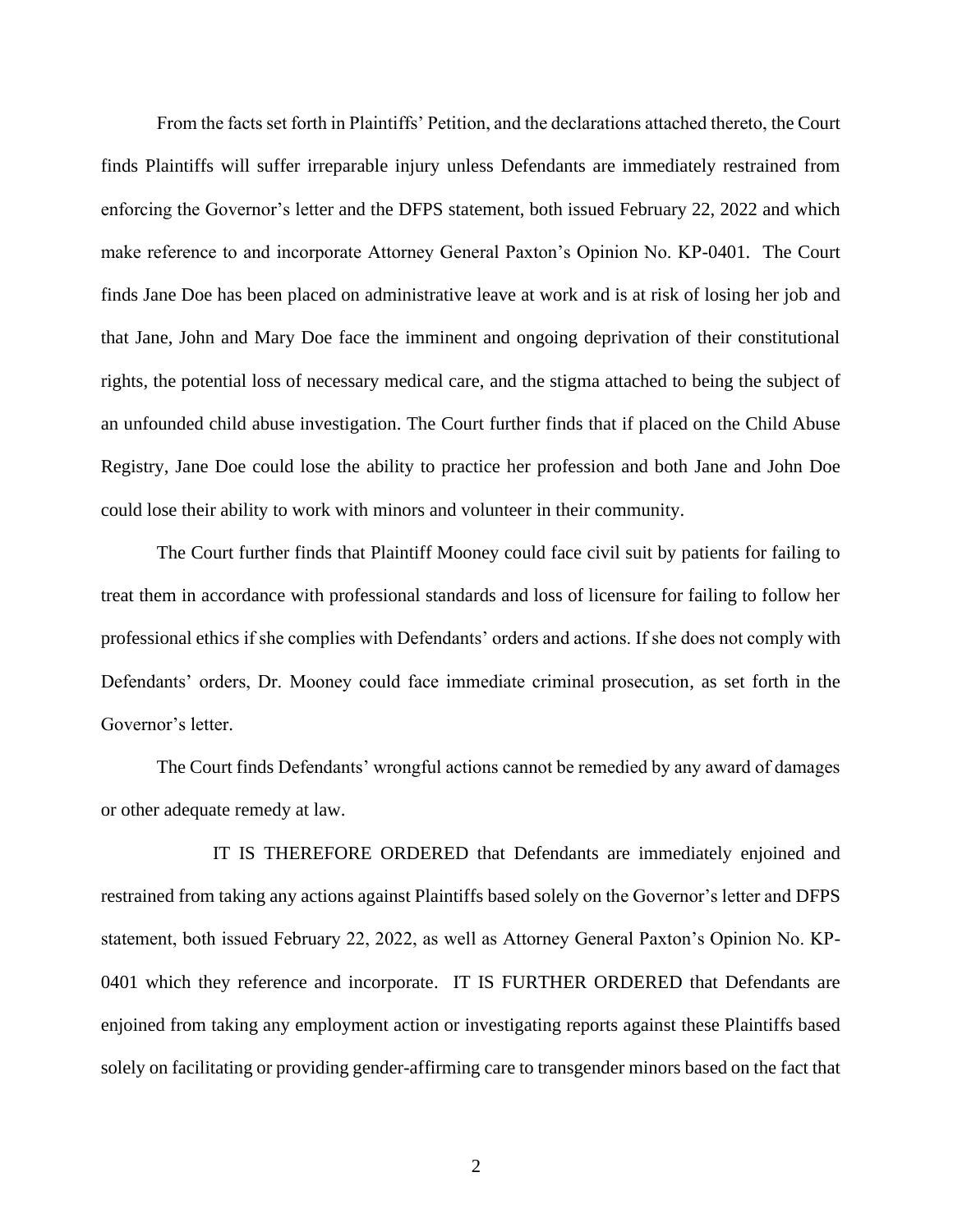the minors are transgender, gender transitioning, or receiving or being prescribed gender-affirming medical treatment.

IT IS FURTHER ORDERED that Plaintiffs' Application for Temporary Injunction be heard before the Honorable Judge Amy Clark Meachum of the 201<sup>st</sup> Judicial District Court of Travis County, Texas on Friday, March 11, 2022, at 10:00 a.m. o'clock. The hearing will be conducted using Zoom videoconference technology and a link will be provided by the Court in advance of the hearing.

The purpose of the hearing is to determine why a temporary injunction should not be issued as requested by Plaintiffs. The Clerk of the Court is hereby directed to issue a show cause notice to Defendants to appear at the temporary injunction hearing.

At issue for the Temporary Injunction hearing will be the Validity of and Enforcement of the Governor's letter and the DFPS statement, both issued February 22, 2022, as well as Attorney General Paxton's Opinion No. KP-0401, which they reference and incorporate, and whether they violate the constitutional rights of the Plaintiffs and other persons, the Texas Administrative Procedure Act, Texas Gov't Code § 2001.038, or any other applicable laws. The Temporary Injunction hearing will decide whether a statewide Temporary Injunction should be issued to enjoin Defendants from the following: (1) investigating reports of any persons facilitating or providing gender-affirming care to transgender minors solely based on the fact that the minors are transgender, gender transitioning, or receiving or being prescribed gender-affirming medical treatment; (2) prosecuting or referring for prosecution such reports; and (3) imposing reporting requirements on persons who are aware of others who facilitate or provide gender-affirming care to transgender minors solely based on the fact that the minors are transgender, gender transitioning, or receiving or being prescribed gender-affirming medical treatment.